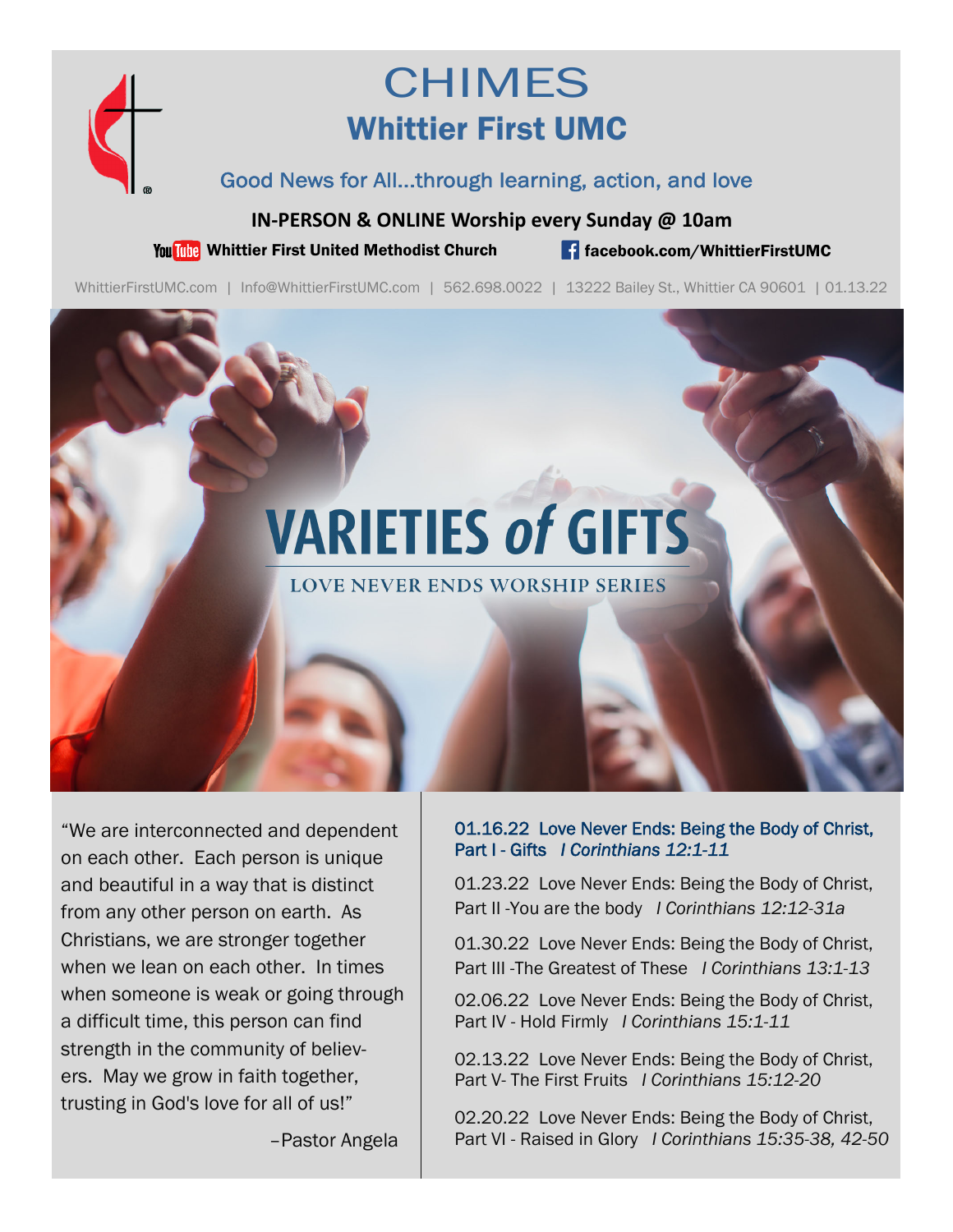Our loving prayers for peace and comfort go to Martha Winans and family, as Randy has entered Everlasting Life on January 7th.

## Opportunities for involvement 01.16.22—01.23.21

#### Sun, 01.16.22

8:45 am M & M Challengers Kraft Friendship Room 10 am Traditional Worship Sanctuary & Online 10:15 am Children's Sunday School Library

Mon, 01.17.22 The church office is closed in observance of Rev. Martin Luther King Jr.'s Birthday

Tues, 01.18.22

1:30 pm Tuesdays with Art & Music Wesley Building 5 pm Messy Church Wesley Building

Wed, 01.19.22 7 pm Finance Committee Meeting Online

Thurs, 01.20.22 5 pm Jubilant Bells Rehearsal Bell Room 7:30 pm Chancel Choir Rehearsal Choir Room

Sat, 01.22.22 9 am Church Council Meeting

Sun, 01.23.22 8:45 am M & M Challengers Kraft Friendship Room 10 am Traditional Worship Sanctuary & Online 10:15 am Children's Sunday School Library

Several AA & NA classes are held on campus during the week, contact the church office for days & times.

Pastor Angela's office hours: Tues & Thurs, 10am-3pm

Church office hours: Mon-Thurs, 8:30am-4pm, closed on Fridays



## **3rd Tuesday of each month 5 PM in-person**

**JANUARY 18th** 

**"Starstruck Skies"** 

**&** 

**(Wesley bldg)** 

**online** 

**Song, Snacks, Story, Crafts & Games** 

Crafts are delivered to you on request.

## URGENT CALL FOR BLOOD DONORS!

The United States is experiencing the worst blood shortage in the last 10 years. Please schedule your blood donation today.

## Venture Crew 546 is hosting a blood drive on Saturday, January 22, 2022 10am-4pm Wesley Lounge

You can schedule an appointment online by visiting: RedCrossBlood.org and enter sponsor code: CREW546 or call 1.800.RED.CROSS.

If you would like help scheduling your appointment, please call the church office at 562.698.0022.

> \*\*Remember to bring a picture ID or your donor card\*\*

Face masks are required while indoors.

## 2022 CHURCH COUNCIL DATES:

Jan 22 | April 30 | July 30 | Oct 29

SATURDAYS @ 9 AM—12 PM in-person & online